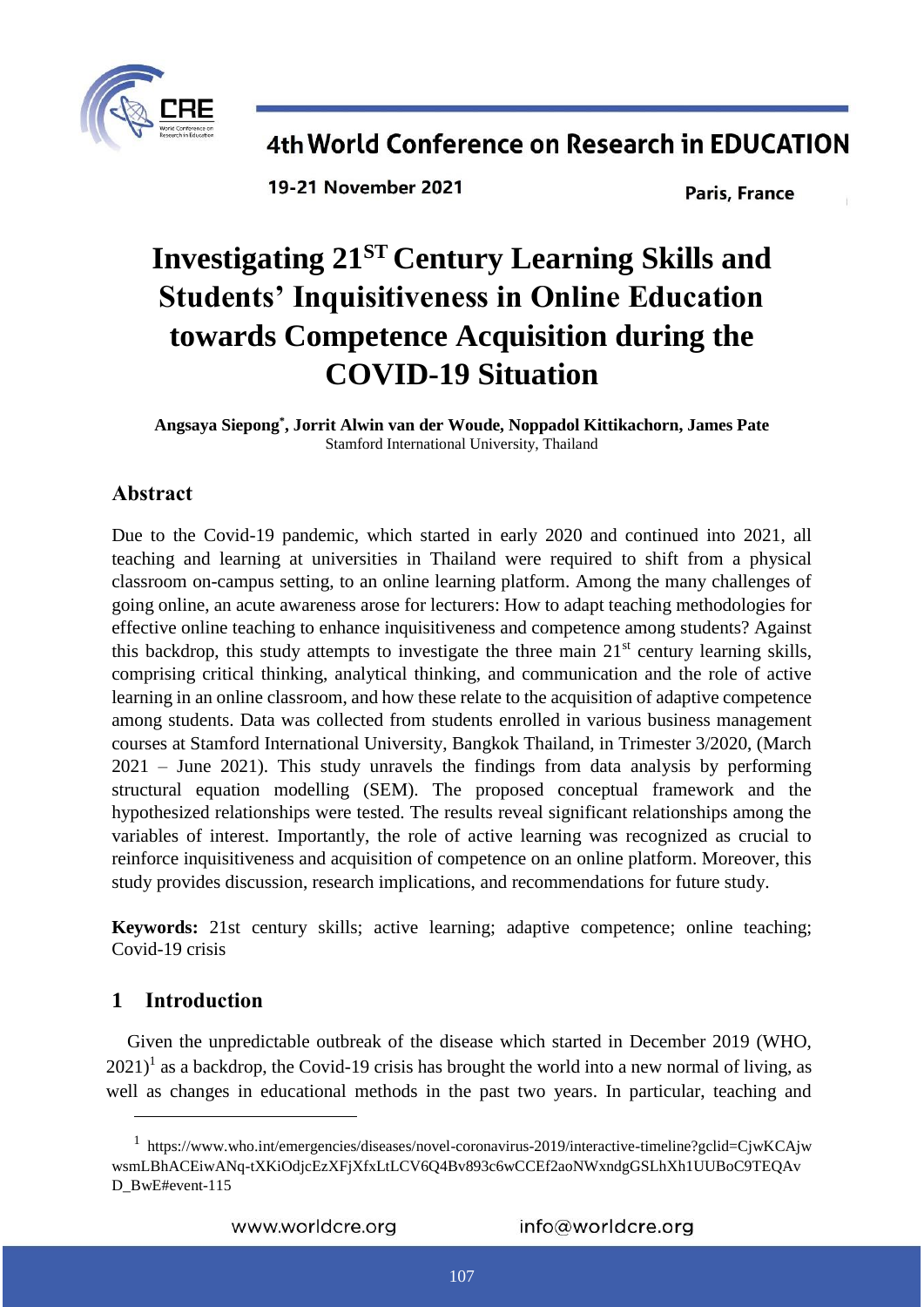

### **19-21 November 2021**

#### **Paris, France**

learning modes have been transformed from a normal classroom setting to an online environment within a few months after the pandemic began. For many in Thailand, the shift from in-class to online began in April, 2020 and has, for the most part, continues as of November, 2021. A consequence of this prolonged situation is that online teaching and learning has been the main delivery mode in all universities in Thailand. University lecturers have been tasked with delivering online courses of equal quality to those that were previously taught on campus and that students achieve the learning outcomes of the courses.

In this difficult time for both teachers and students, teachers have, quite reasonably, questioned the effectiveness of their online teaching; easily noting disinterest or lack of motivation by some students in the virtual classroom. Without the benefit of real interactions in a real classroom, concerned teachers were on the alert for effective strategies and methodologies that could be used online to help students achieve the learning outcomes for their courses. In essence, this study attempts to unpack the concept of "active learning" and relates it to students' levels of inquisitiveness in the online classroom setting. In addition to that, the researchers emphasize the importance of  $21<sup>st</sup>$  century skills (hereinafter, 21stCs) under the Learning & Innovation Skills concerning: *'critical thinking', 'analytical skill'* and *'communication skill'* (Trilling & Fadel, 2009). In the development of these three main learning skills, the question arises: is there any relationship with students' being active in their learning through the online experience that could maintain or even increase their inquisitiveness and competence acquisition?

The rationale for the mastery of such skills is that they will prepare students to function successfully after graduation in a different context other than the classroom. (Greenhill, 2010). To enhance 21stCs, many educational institutions focus on adjusting their instructional methodology towards 'active learning' (Kaplan, 2021). Past studies (e.g. Tindowen et al., 2017; Hixson et al., 2012; Bell, 2010) researched skills for the twenty-first century through implementing project-based learning. Other scholars integrated 21stCs with other learning systems, for instance, alternative learning system (ALS) (Tindowen & Bassig, 2017), through learning online courses (Khan et al., 2017) and, in cross disciplinary classrooms (Machemer & Crawford, 2007).

This study seeks to fill a void in the research by proposing a framework to investigate the relationship between active learning and inquisitiveness (or adaptive competence) among students through their learning skills during the Covid-19 situation (3-main skills: critical thinking, analytical, and communication), which is not yet well-researched. In other words, there does not seem to be any real consensus on how students may adapt their competence by transferring their capabilities in critical thinking, analytical thinking and communication skills acquired through active learning. Hence, the research questions are raised: 1) How the *three main learning skills* (critical thinking, analytical, and communication) would help students'

www.worldcre.org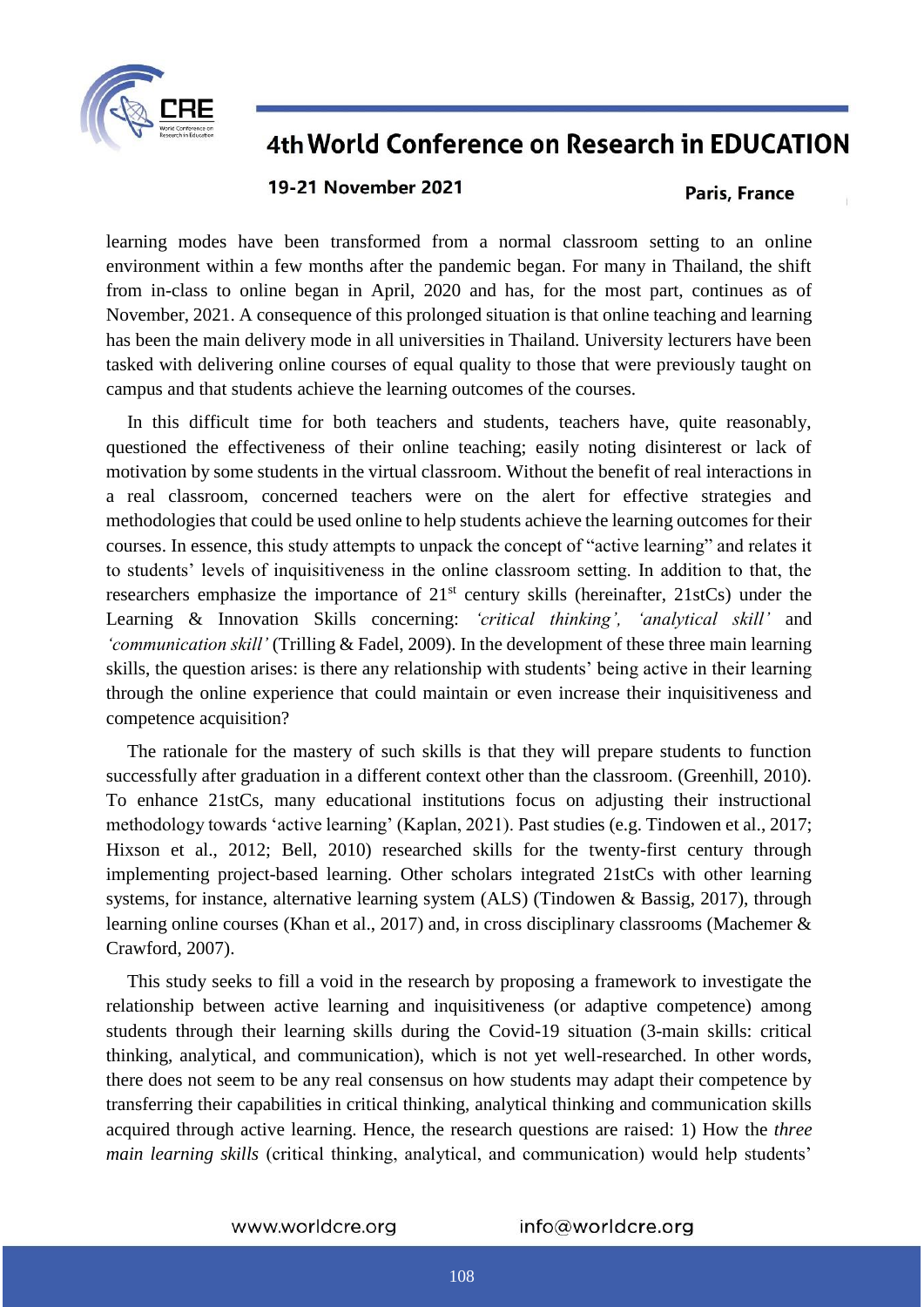

**19-21 November 2021** 

**Paris, France** 

inquisitiveness in the online learning process? And 2) Does *'active learning'* relate to students becoming competent in adapting?

In this paper, the objective is to examine the relationships between the three main learning skills (critical thinking, analytical thinking and communication skills) and student's inquisitiveness (active learning) which reinforces acquisition of competence (adaptive competence) among students. With these purposes in mind, this paper aims to contribute to two areas of inquiry: First, it is to explain students' critical thinking, analytical and communication skills and those relationships with active learning. Next, it is to demonstrate the significant relationship between active learning and students' adaptive competence. This paper is structured as follows: First, the authors review relevant literature and propose a conceptual model towards the development of hypotheses. Next, approaches to the research used for collection of data and analysis are presented. Lastly, the authors discuss their findings and implications and conclusions, limitations of the research, and recommendations for further studies.

### **2 Theoretical review and defining concepts**

### **2.1 Defining three main learning skills: critical-, analytical thinking, communication**

Scholarly research has widely recognized 21stCs within three spectra: Life & Career Skills, Learning & Innovation Skills and Information, Media & Technology Skills (Battle for Kids,  $2019$ <sup>2</sup>. As this research is focused on classroom enhancement of learning skills, the researchers identify three crucial skills within 'Learning & Innovation Skills': (1) *Critical Thinking skills.*  One of these skills is being habitually inquisitive, flexible, orderly in complex matters, and diligent in seeking relevant information (Facione, 1990). (2) *Analytical Skills.* These refer to ability to realize the distinction between hypothesis and fact as well as between relevant and extraneous variables (Bloom, 1956). The concept of 'analytical thinking skills' is found in Bloom's Educational Objectives for Knowledge-Based Goals. Analyzing is placed above Synthesis and below Application. 'Analyzing' is described as 'Separation of a complex idea into its constituent parts and an understanding of organization and relationship between the parts' (Bloom, 1956). (3) *Communication Skills* refers to the ability to deliver or share ideas and feelings effectively through oral, verbal and non-verbal communication (speaking, writing, reading and listening) skills. (Oya et al., 2004).

### **2.2 Defining active learning**

 $\overline{a}$ 

In the broad spectrum of past research, the notion of 'active learning' in different contexts within the educational field has been defined. This study utilizes a general definition of active

www.worldcre.org

<sup>2</sup> <https://www.battelleforkids.org/networks/p21>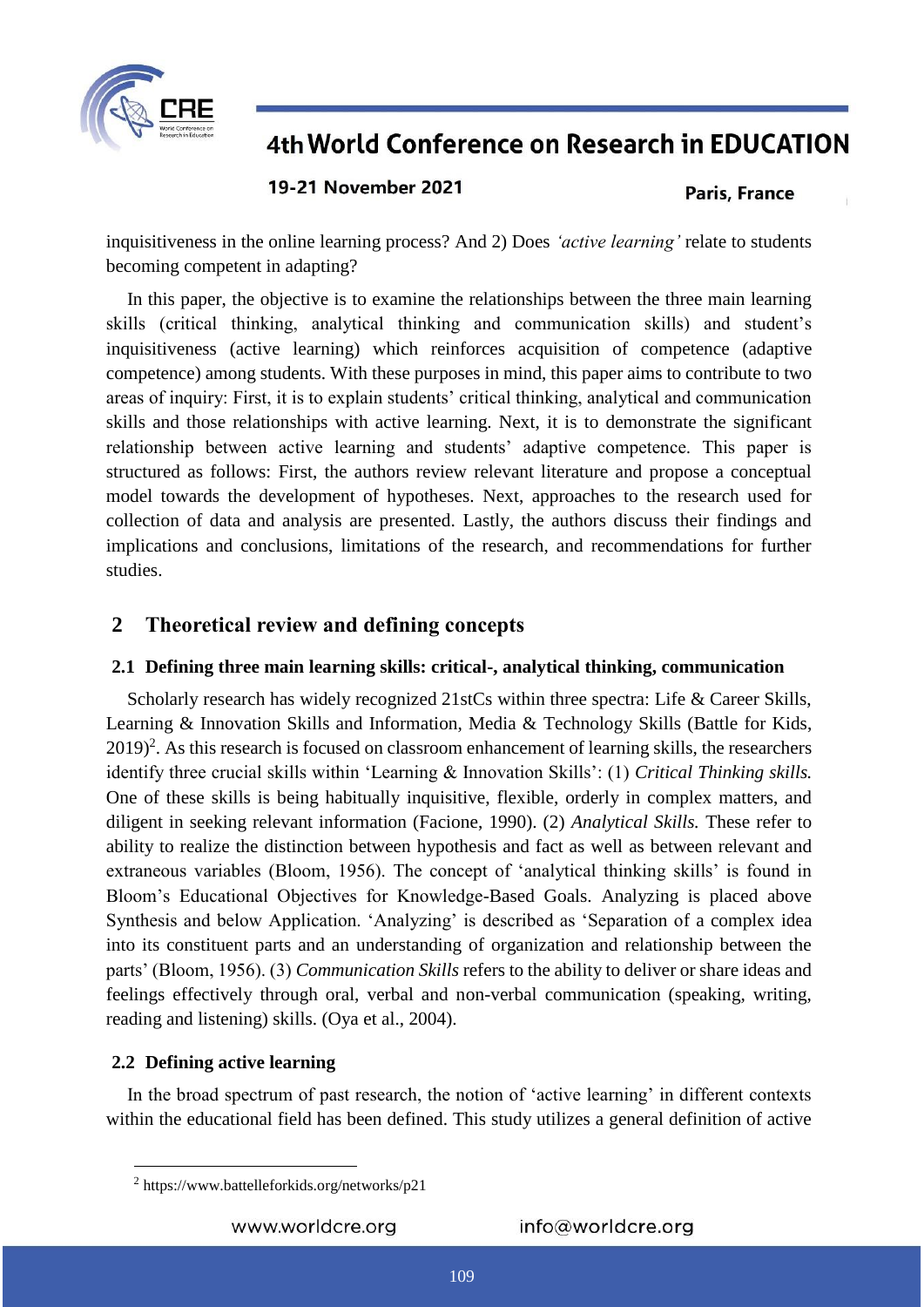

### 19-21 November 2021

### **Paris, France**

learning as 'any instructional method that engages students in the learning process' (e.g. Prince, 2004; Jackson, 2016). In essence, active learning requires students to do meaningful learning activities and think about what they are doing. In extant literature, it is closely related to the concept of collaborative learning, which refers to students working together and interacting in small groups to pursue a common goal and is focused on group-based instructional methods. In addition, active learning is linked to the 'Cone of learning' (Jackson, 2016). This model illustrates seven instructional methods in which lecturing is classified as a passive teaching method which results in 5% memory retention after two weeks and; participatory teaching methods, such as "practice by doing" which results in 75% knowledge retention after two weeks. Furthermore, active learning is related to cooperative learning in the sense that it encompasses group work with common goals, although students are assessed individually (Prince, 2004; Jackson, 2016). Other research also highlights that active learning can be demonstrated under circumstances in which Problem Based Learning is implemented and presented to the students at the start of the instruction cycle within a learning context towards self-directed individual learning (Prince, 2004; Jackson, 2016).

### **2.3 Defining adaptive competence**

Literature suggests 'adaptive competence' is crucial in preparing students for the workplace (Lizzio & Wilson, 2004). This implies involving students in the learning process to help them develop learning from experience (which is a transferable skill). (Lizzio & Wilson, 2004). This is reinforced by Hager (1998), who states that adaptive competence is more and more becoming the most important skill for professionals in a world that is changing quickly. Within the context of 21st century education, adaptive competence refers to 'enhancement of skills to transferring of knowledge and skills acquired in the classroom in various situations' (Ntim, 2018). Similarly, De Corte et al (2012) defines adaptive competence as 'the ability to apply knowledge and skills flexibly in different contexts'. This relates to the learning process by highlighting (stressing) the constructive, self-regulated, contextual and collaborative approaches. In this study, adaptive competence is defined as 'an enhancement of the skill toward transferring of knowledge and skills acquired in the classroom with different contexts (Ntim, 2018).

### **3 A proposed model and hypothesis development**

In this paper, the proposed conceptual framework was developed (see figure#1, a proposed conceptual framework) based on review of extant literature anchored to: 1) the concept of learning skills including 'critical thinking', 'analytical', and 'communication'; 2) 'active learning', and 3) acquisition of 'adaptive competence'. In particular, the authors aim to: Firstly delineate the insights that are derived from the literature review and outline the relationships among different concept of interest to formulate the research hypothesis as follows:

*Figure 1 Proposed Conceptual Framework*

www.worldcre.org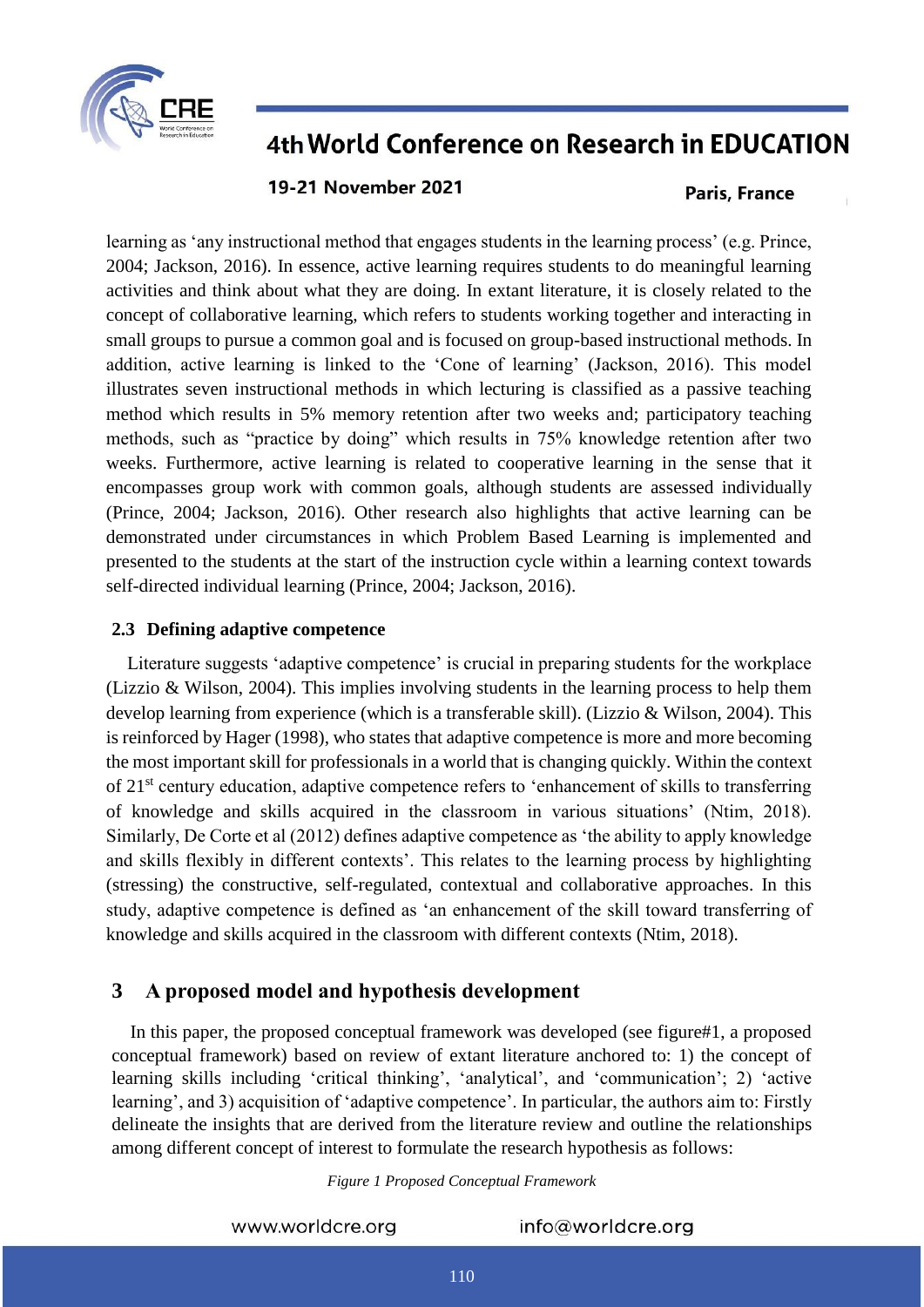

19-21 November 2021

**Paris, France** 



Numerous studies such as Hasanaah and Malik (2020), Itatani et al (2017), Crowe (2006) investigate the relationship between critical thinking and communication skills in a blended learning environment, which led to improvement in communication skills in some students. Experts from various fields arrive at the consensus that a critical thinker is one with 'an inquisitive nature and seeks relevant information' (Facione, 1990). There is a significant body of literature which identifies the need to improve undergraduates' critical thinking and communication skills to meet the expectations of employers. Thus, critical thinking and communication skills are significant primary skills needed among students in management courses. Therefore, the hypothesized relationship is formulated as below:

H1.There exists a positive relationship between critical thinking and communication skills.

Various experts in the field of education have defined the concepts of critical thinking and analytical skills in numerous studies. For instance, Facione (1990) describes a critical thinker as one who has an 'inquisitive nature and seeks relevant information'. Sternberg (2006) defines analytical thinking as 'abilities to (1) take apart a problem and understand its parts, (2) explain the functioning of a system, the reasons why something happens, or the procedures of solving a problem, (3) compare and contrast two or more things, and (4) evaluate and critique the characteristics of something'. When Analytical skills have been deemed to be a subset of critical thinking skills, there is a substantial body of literature which examines this overlap within the larger circle of critical thinking skills. There is not an over-abundance of literature on this topic involving undergraduate business management students. However, a few studies in the finance and accountancy fields for instance, Park and Ellis (2020) and Benligiray and Onay (2017) highlight that analytical skills are considered discreetly or independently of other critical thinking skills. Thus, it is interesting to examine each of these higher order skills separately and the linkages between the two skills. Thus, the hypothesized relationship is formulated as below:

H2.There exists a positive relationship between critical thinking and analytical skills.

Furthermore, the link between analytical and communications skills is investigated. Past research, for instance, Sternberg (2006) describes analytical thinking as an 'ability to explain the functioning of a system'. Bullen and Kordecki (2014) provide a very clear example in which analytical skills are satisfactory but communication skills need improvement in their study among accounting students. In essence, communication skills can be defined or described in a number of ways. A useful description for educators is that these are skills 'related to students' speaking, writing, reading, listening, and thinking skills' (Oya et al., 2004). The Oxford

www.worldcre.org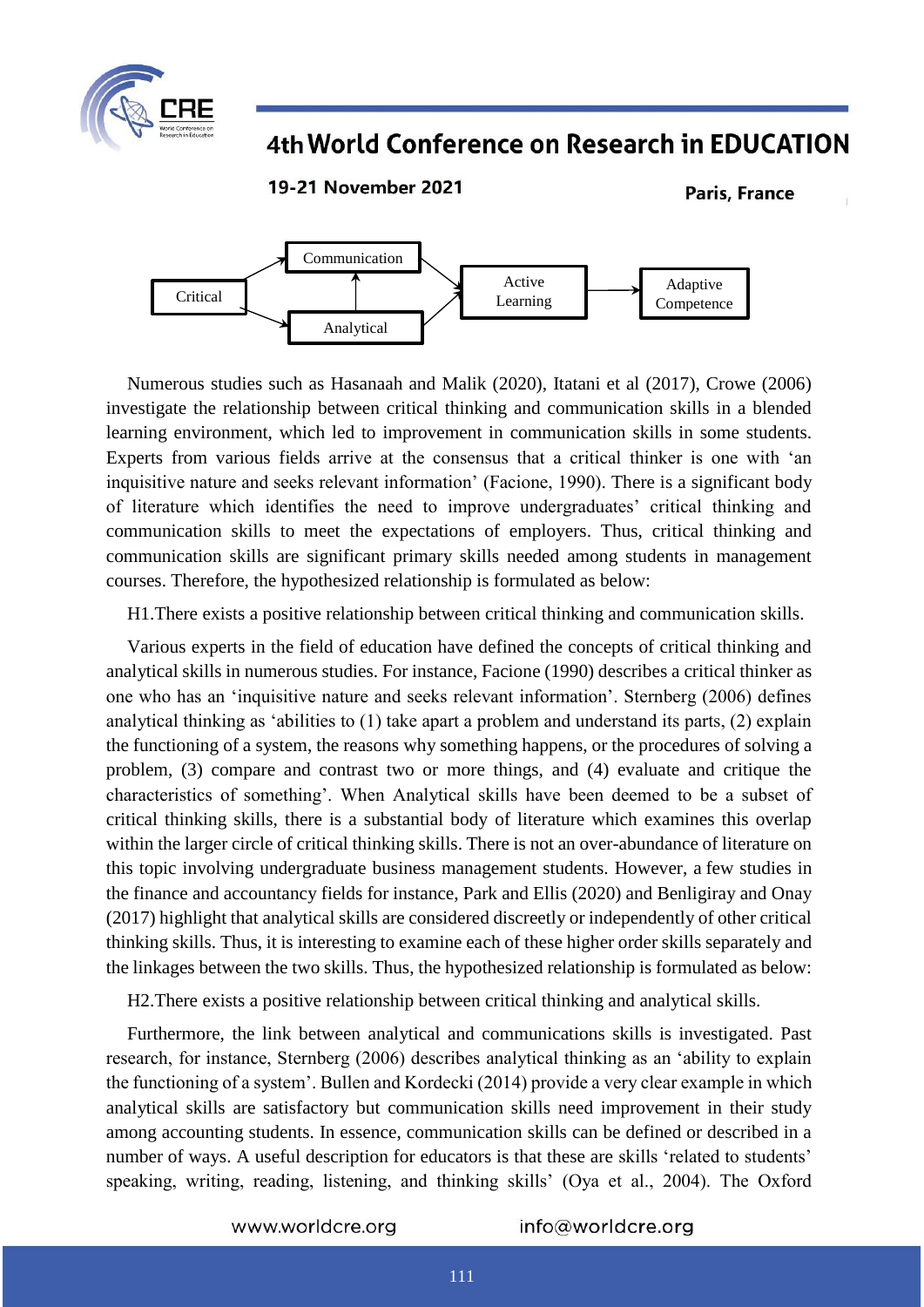

### 19-21 November 2021

#### **Paris, France**

Dictionary  $(2021)^3$  defines 'communication skills' as 'the ability to convey or share ideas and feelings effectively'. However, scant research has examined the relationship between analytical and communication skills as primary drivers of learning effectiveness. After an analysis of evidence has been performed, the analyzer must now employ communication skills to explain the results and any conclusion(s). Hence, the study aims to examine the relationship between the two skills and formulates the hypothesis as below:

H3.There exists a positive relationship between analytical and communication skills.

As discussed earlier, Battle for Kids  $(2019)^4$  points out that how to communicate and the power of effective communication is essential for students to thrive in a dynamic workplace. The necessity for this further comes from feedback from future employers. To convey and share ideas and feelings effectively (communication) the link is made between communication and active learning in setting the practicing ground for students in their preparation for the dynamic workplace. While past research has found that learning activities in even the simplest form like reviewing notes, and among others, blended learning, increases not only scores but also communication skills; further improvement in communication skills in the active learning environment comes from group work based on common goals but assessed individually. With this in mind, the study aims to better understand the relationship between communication skills and active learning. Therefore, a hypothesis is stated as follows:

H4.There exists a positive relationship between communication skills and active learning.

According to Bloom's Taxonomy, analysis is placed above synthesis and below application and is a subset of critical thinking and includes realizing a distinction between hypothesis and fact. Active learning is focused on engaging students by meaningful learning activities in pursuit of a common goal in a group-based instructional method. It becomes clear that active learning is an integral part of developing analytical skills in students through meaningful learning activities. In this regard, Edgar Dale's Cone of Learning can be related to Bloom's Taxonomy. In an active learning setting using Edgar Dale's Cone of Learning (1960) this relates to the active part of the cone which refers to participation in discussion. Thus, the study aims to better understand the relationship among them, and hypothesis is stated as below:

H5. There exists a positive relationship between analytical skill and active learning.

With regard to adaptive competence, Ntim (2018) describes it as 'enhancing the skill to transfer knowledge and skills acquired in the classroom in different situations'. Also, Ntim (2018) states that only an estimated 6% of the adult population demonstrate a high level of

 $\overline{a}$ 

www.worldcre.org

<sup>&</sup>lt;sup>3</sup> communication noun - Definition, pictures, pronunciation and usage notes | Oxford Advanced Learner's [Dictionary at OxfordLearnersDictionaries.com](https://www.oxfordlearnersdictionaries.com/definition/english/communication?q=communication)

<sup>4</sup> <https://www.battelleforkids.org/networks/p21>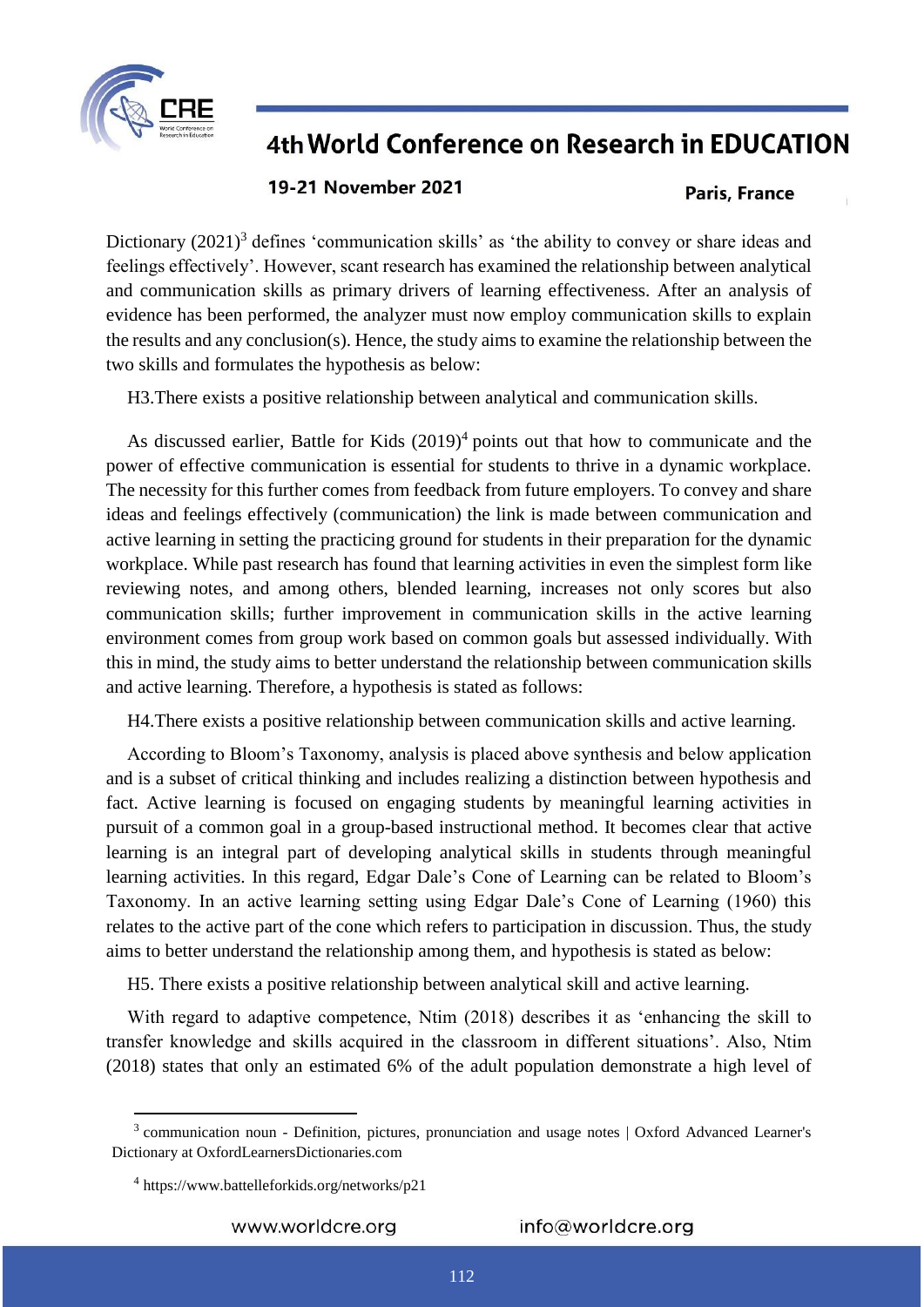

### 19-21 November 2021

#### **Paris, France**

proficiency in problem-solving in today's economy; further linking this to employability, requiring more and more critical thinking skills and problem-solving skills. In addition, it is further substantiated in a practical sense by Bist et al (2020) in outlining employers' perception regarding employability skills of management students undergoing internship. While, in the classroom setting, it might be of significance for lecturers to ensure whether or not students have achieved the learning outcomes of the course. Moreover, the online classroom environment could be found as a hindrance to students' being active in learning. To an extent, online students in this study may not have been able to more fully realize their potential in their active learning and hence, adaptive competence. Based on the aforementioned, for students to be competent to adapt (adaptive competence), active learning is crucial in being competent to adapt, as defined above. Thus, the study aims to better understand the relationship among them, and hypothesizes as follows:

H6.There exists a positive relationship between active learning and adaptive competence.

### **4 Research methods and results**

As discussed earlier, the conceptual framework is firstly developed by extant review of literature focusing on multiple theories: 1) the three main skills of  $21<sup>st</sup>$  century in the context of 'Learning & Innovation Skills' which concern *Critical Thinking, Analytical, and Communication* (e.g. Facione, 1990); 2) *Active Learning* (e.g. Prince, 2004); and 3) acquisition of *Adaptive Competence* (e.g. De Corte et al., 2012). Particularly, this study attempts to examine students' adaptive competence against the three main skills including critical thinking, analytical and communication through active learning environment under the Covid-19 crisis. Figure 2 illustrates the research hypothesis.





#### **4.1 Questionnaire design and data collection**

The study developed the questionnaire in three stages. In the first stage, this research combined a list of measures obtained from extant review of literature (e.g. Bergman et al., 2012; De Corte., 2012; Dendir et al., 2019; Zabit, 2010; Dunbar et al., 2006). Next, to improve the face validity, the authors asked three educational experts who are familiar with educational literature to evaluate the constructs and the items. Third, the study pretested the questionnaire

www.worldcre.org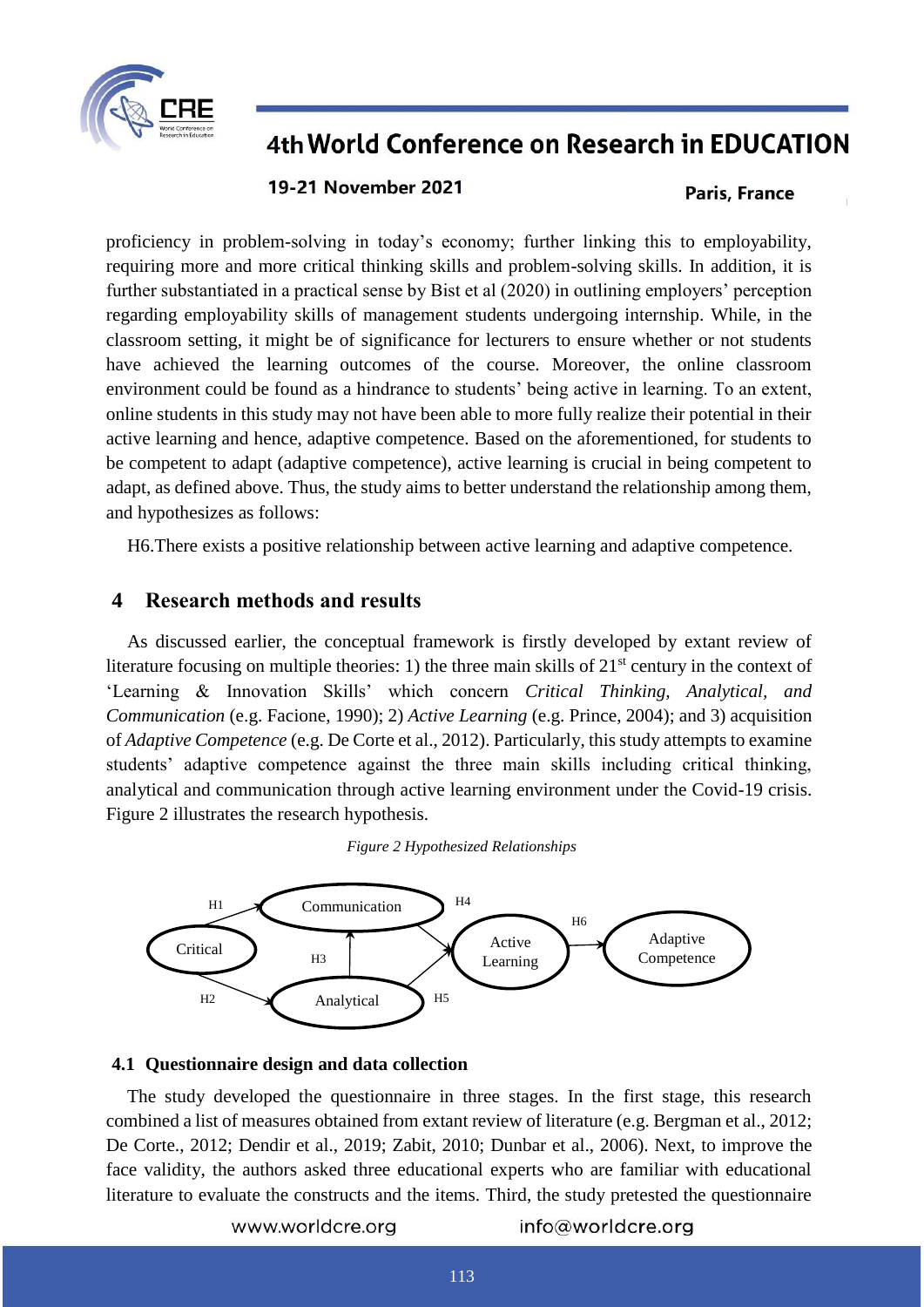

### **19-21 November 2021**

#### **Paris, France**

with 25 students. Later, the researchers carefully check wordings and overall comprehensiveness of the questionnaire. Consequently, the questionnaire set was finalized.

Data were collected among students who enrolled in various Business Management courses in the 3/2020 Trimester (March-July 2021) at Stamford International University Thailand. Stamford International University (consisting of three campuses), is recognized as an international university representing diverse nationalities among students within a multicultural environment. Each academic year is divided into three trimesters. The sample is a representation of students from various majors and years of study enrolled in different courses within the curriculum of International Business Management (IBM) at Rama-9 campus Bangkok. The questionnaire was taken by students enrolled in Operations Management, Project Management, International Business Management, Principles of Management and Leadership. There were 227 enrolled students in those courses. The total number of respondents was 144. Thus, the response rate was 63%. Three control variables: gender, batch (year of student's registration at the university), and student's major of study.

The organization of Stamford International University at Bangkok campus is divided into two Faculties: 1) Faculty of Communications and Arts, and 2) Faculty of Business & Technology. For this study and the survey was distributed only among students from the faculty Business and Technology. Within the Faculty of Business and Technology, students are enrolled in the following programs, ranked from largest number of students to smallest number of students as follows: International Business Management, International Hotel Management, Airline Business Management, Marketing, Accounting and Finance, Entrepreneurship, Logistics and Event Management. Students from each of these programs participated in the survey.

#### **4.2 Data analysis and findings**

Before performing path analysis using structural equation modelling (SEM), the researchers tested the validity or measurement model and the internal consistency reliability using Composite Reliability (CR). The convergent validity is conducted using average variance extracted (AVE). The results reveal that the AVE scores of all variables are larger than 0.5, which confirms the convergent validity. The discriminant validity is also tested by assessing the relationship between correlations among constructs and the square root of AVEs. It is evident that the squared correlation between any two constructs is less than the AVE extracted by the constructs. Also, the CR scores of all latent variables are above 0.75 which are deemed reliable.

This study performed SEM using Amos 22. SEM is a well-known and widely accepted analysis method in the social sciences (e.g. Kang et al., 2015). SEM is considered a powerful multivariate technique that aims to assess multivariate causal relationships among different variables (e.g. Fan et al., 2016). In doing so, the study firstly checks the possibility of common method bias in the data by using Harman's one-factor analysis. The result reveals that the total

www.worldcre.org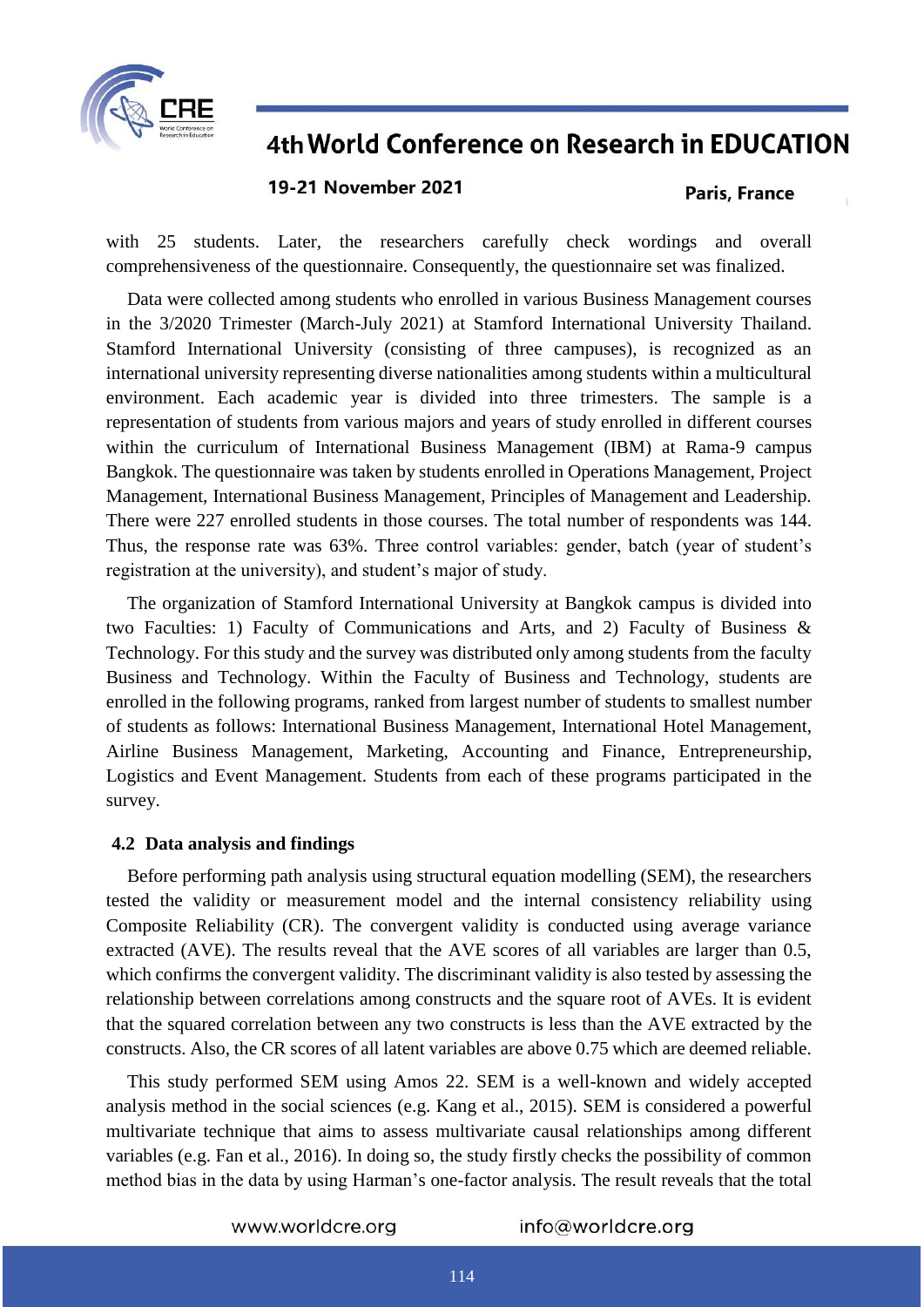

### 19-21 November 2021

### Paris, France

variance of the single factor is 38.5% (lesser than 50%) which is against a systematic bias (Podsakoff & Organ, 1986). Next, the structural model was tested, and the model indices exhibited a perfect fit; x*<sup>2</sup> /d.f.* = 2.11, CFI= 1.00, GFI = 0.99, NFI = 0.99, TLI= 1.00, RMSEA=  $0.00$ , PCLOSE =  $0.84$ ) (Hu and Bentler, 1999). This confirms that the model developed based on theoretical bases is logically specified and appropriate for use in further analysis. Hence, the hypothesized relationships were examined and reported in both tables #1 and #2.

| <b>Hypothesis</b> | Path                                              | Std.coefficient $(\beta)$ | <i>t</i> -Value |
|-------------------|---------------------------------------------------|---------------------------|-----------------|
| H1                | $Critical \rightarrow Communication$              | $.739***$                 | 13.07           |
| H <sub>2</sub>    | $Critical \rightarrow Analytical$                 | $.864***$                 | 20.50           |
| H <sub>3</sub>    | Analytical $\rightarrow$ Communication            | $.769***$                 | 14.35           |
| H <sub>4</sub>    | Communication $\rightarrow$ Active Learning       | $.298*$                   | 2.324           |
| H <sub>5</sub>    | Analytical $\rightarrow$ Active Learning          | $-.357**$                 | $-2.784$        |
| H <sub>6</sub>    | Active Learning $\rightarrow$ Adaptive Competence | $.795***$                 | 15.63           |

*Table 1 Report of path analysis and coefficients of all variables*

\**p* < 0.05. | \*\**p* < .01. | \*\*\**p* < .001

*Table 2 Summary of hypothesis test results*

| #              | <b>Hypothesis Statements</b>                                                                | <b>Results</b> |
|----------------|---------------------------------------------------------------------------------------------|----------------|
| H1             | There exists a positive relationship between critical thinking and<br>communication skills. | Supported      |
| H2             | There exists a positive relationship between critical thinking and analytical<br>skills.    | Supported      |
| H <sub>3</sub> | There exists a positive relationship between analytical and communication<br>skills.        | Supported      |
| H <sub>4</sub> | There exists a positive relationship between communication skill and active<br>learning.    | Supported      |
| H <sub>5</sub> | There exists a positive relationship between analytical skill and active learning.          | Supported      |
| H <sub>6</sub> | There exists a positive relationship between active learning and adaptive<br>competence.    | Supported      |

www.worldcre.org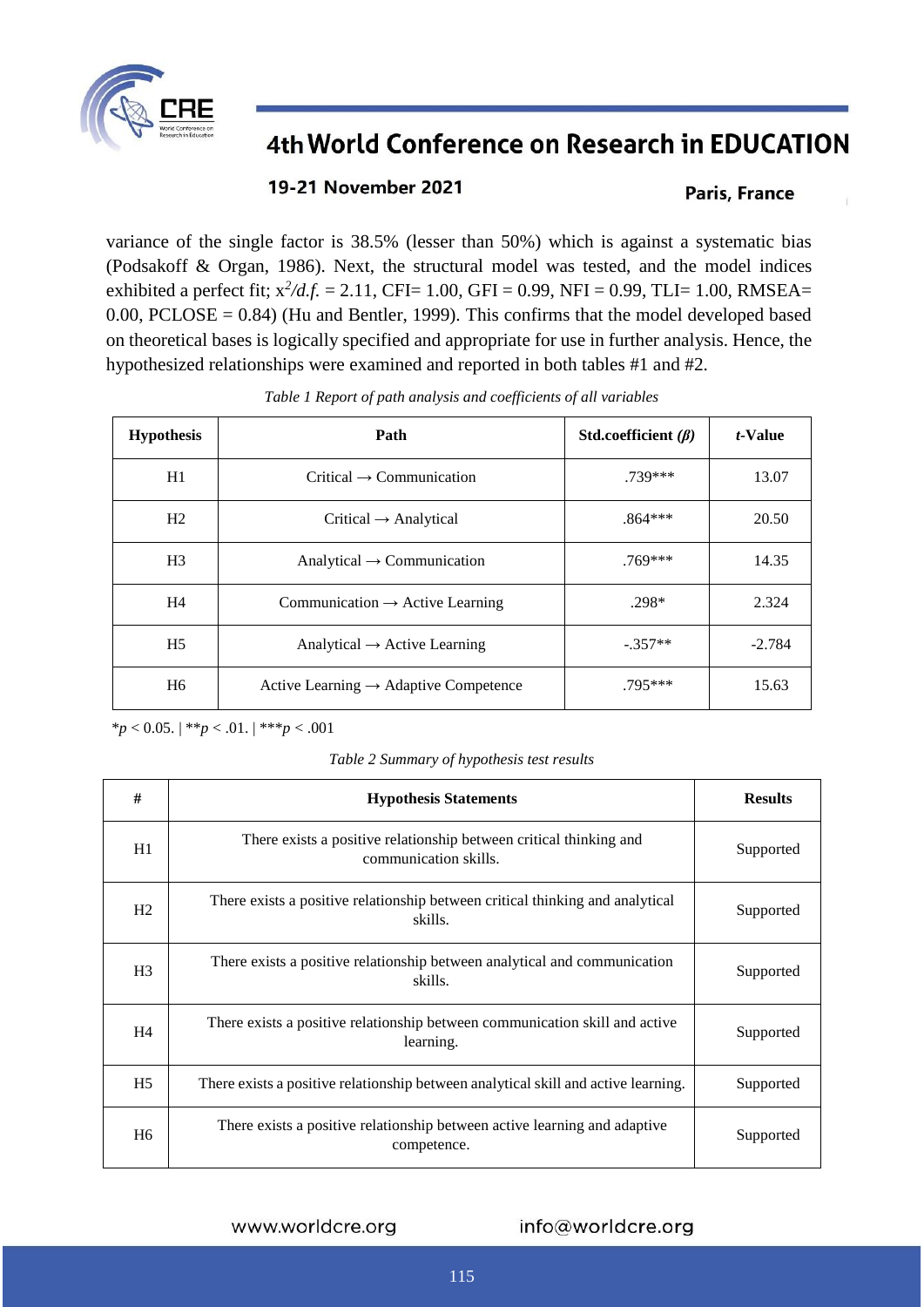

**19-21 November 2021** 

#### **Paris, France**

### **5 Discussion and research implication**

This study attempts to unravel the significance of active learning and its relationship with the three main learning skills which are of primary importance to the acquisition of adaptive competence. In essence, the proposed conceptual model was tested to verify the hypothesized relationships among variables concerning the three main learning skills of critical thinking, analytical thinking, and communication, which are regarded as essential skills in students' learning process. Based on the structural equation model, path analysis reveals some insights derived from our data. It shows that along with the students' learning process in the online classroom, the important role of active learning is evident, which could reinforce inquisitiveness to adaptive competence among students.

Firstly, the findings show that the three main learning skills: critical thinking, analytical thinking, and communication are critical to students' inquisitiveness in the classroom. Essentially, different skills for 21stCs, learning skills which involve critical thinking, analytical, and communication are of the foundation, firmly embedded in the learning process. The hypothesis testing supports critical thinking, analytical-, and communication skills are significantly intertwined and recognized as essential skills in learning. Hence, hypotheses #1, #2 and #3 are supported. This was also observed in the classroom when students were actively participating in activities presented to them, they would develop and practice communication and analytical skills through engagement with other students and the lecturer.

Next, it is unsurprising that both communication and analytical skills have positive relationships with active learning. This shows that communication and analytical skills, as expressed in the class through activities among students, promote being active in the learning environment. In other words, active learning would require students to demonstrate their learned/earned knowledge through communication and analytical skills while participating in activities in the classroom. Thus, hypotheses #4 and #5 are supported. This could be observed in the classroom setting when students applied and utilized their acquired knowledge in handling a case study together, mentored by the lecturer. Given the opportunity in this setting, students demonstrated analytical and communication skills.

Lastly, the results reveal that active learning plays a role as a stimulant towards the acquisition of adaptive competence, hence, hypothesis #6 is supported. To illustrate this with a situation in the classroom, adaptive competence is concerned with achieving the expected learning outcome of a course. For lecturers to ensure students' achieving the learning outcomes, would depend on how students could reflect upon the knowledge learned in the classroom through participation in activities. Students' end of term presentations and final exam in which students showcased their adaptive competence to the furthest extent possible in this setting. The researchers; therefore, speculate that for the courses researched in this study, based on an average normal bell curve grade distribution, the students overall accomplished their learning outcomes towards adaptive competence.

www.worldcre.org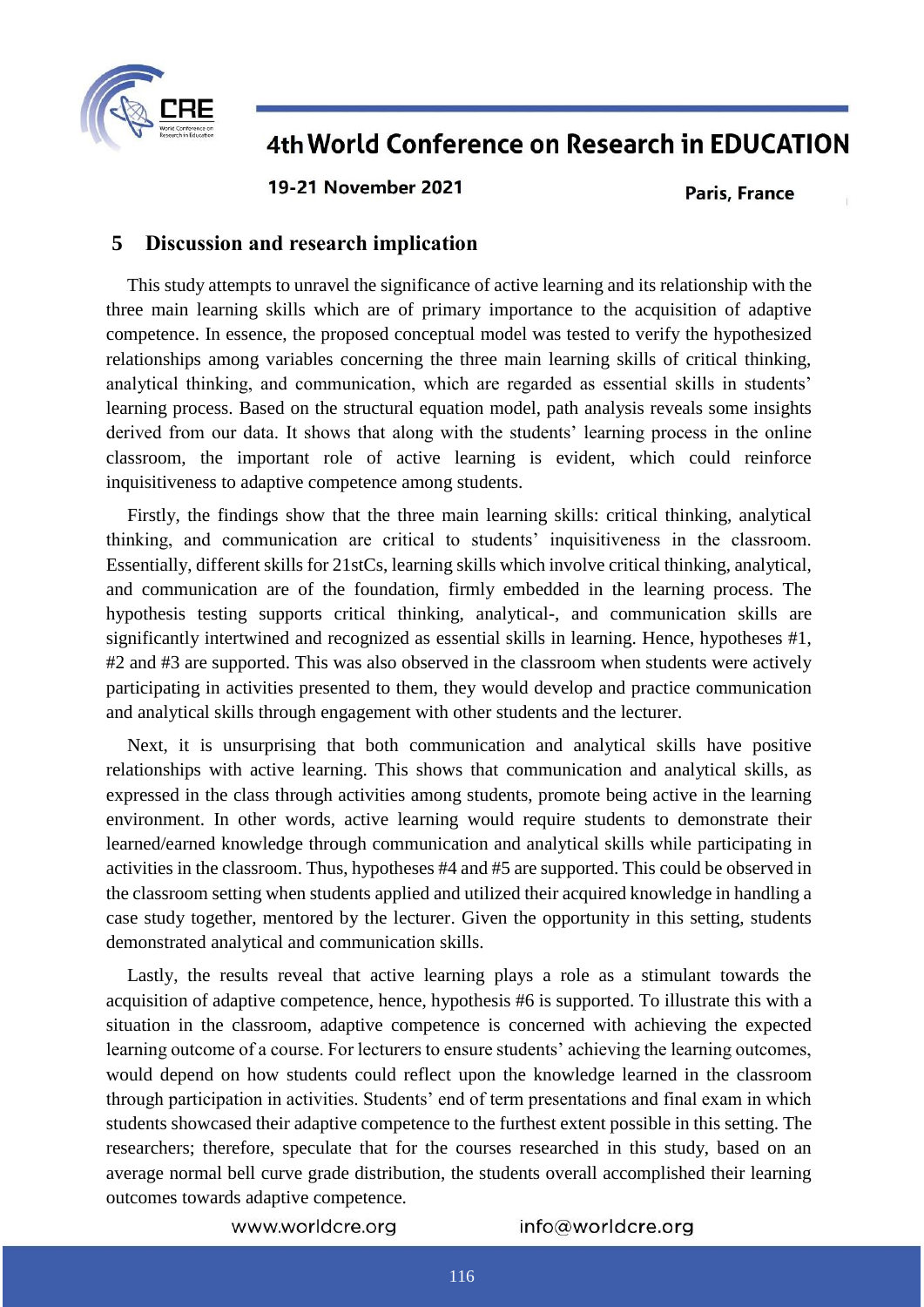

#### 19-21 November 2021

#### **Paris, France**

The implication of the study can be highlighted based on the pedagogical and program development. Lecturers need to create activities and lessons that contribute to students' learning in order to acquire knowledge effectively. The findings suggest the relationships among the variables, with the three main learning skills (critical thinking, analytical, communication skills) and how these are connected to students, as to where, how and what activities promote active learning and that matches and enhances the acquisition of competence, and thus to achieve learning outcomes of a course.

### **6 Conclusion, limitations and recommendation**

To conclude, this study reveals some insights that are derived from the proposed conceptual framework which delineates the relationships among the three main learning skills: critical thinking, analytical-, and communication skills, active learning and adaptive competence. Path analysis reveals the results that demonstrate the significant relationships among variables. Ultimately, active learning plays an important role in the model, connecting the three main learning skills toward the acquisition of adaptive competence.

In this paper, the limitations that can be reported are: (1) This study was executed at an international university in Thailand only; (2) The time-span for this study was one 12-week term; (3) There does not seem to be real consensus on how students may adapt their competence by transferring their capabilities in 21stCs acquired through active learning. Thus, further research on these topics is recommended.

#### **Acknowledgments**

This paper is an output of the funded research project sponsored by the Research and Development Department, Stamford International University, Bangkok Thailand

### **References**

- Bell, S. (2010). Project-based learning for the 21st century: Skills for the future. *The clearing house*, *83*(2), 39-43.
- Benligiray, Serdar; Onay, Ahmet, Analysis of Performance Factors for Accounting and Finance Related Business Courses in a Distance Education Environment, Turkish Online Journal of Distance Education, v18 n3 Article 2 Jul 2017
- Bergman, E. M., Sieben, J. M., Smailbegovic, I., de Bruin, A. B. H., Scherpbier, A. J. J. A., & van der Vleuten, C. P. M. (2012). Constructive, collaborative, contextual, and self-directed learning in surface anatomy education. Anatomical Sciences Education, 6(2), 114–124. doi:10.1002/ase.1306

www.worldcre.org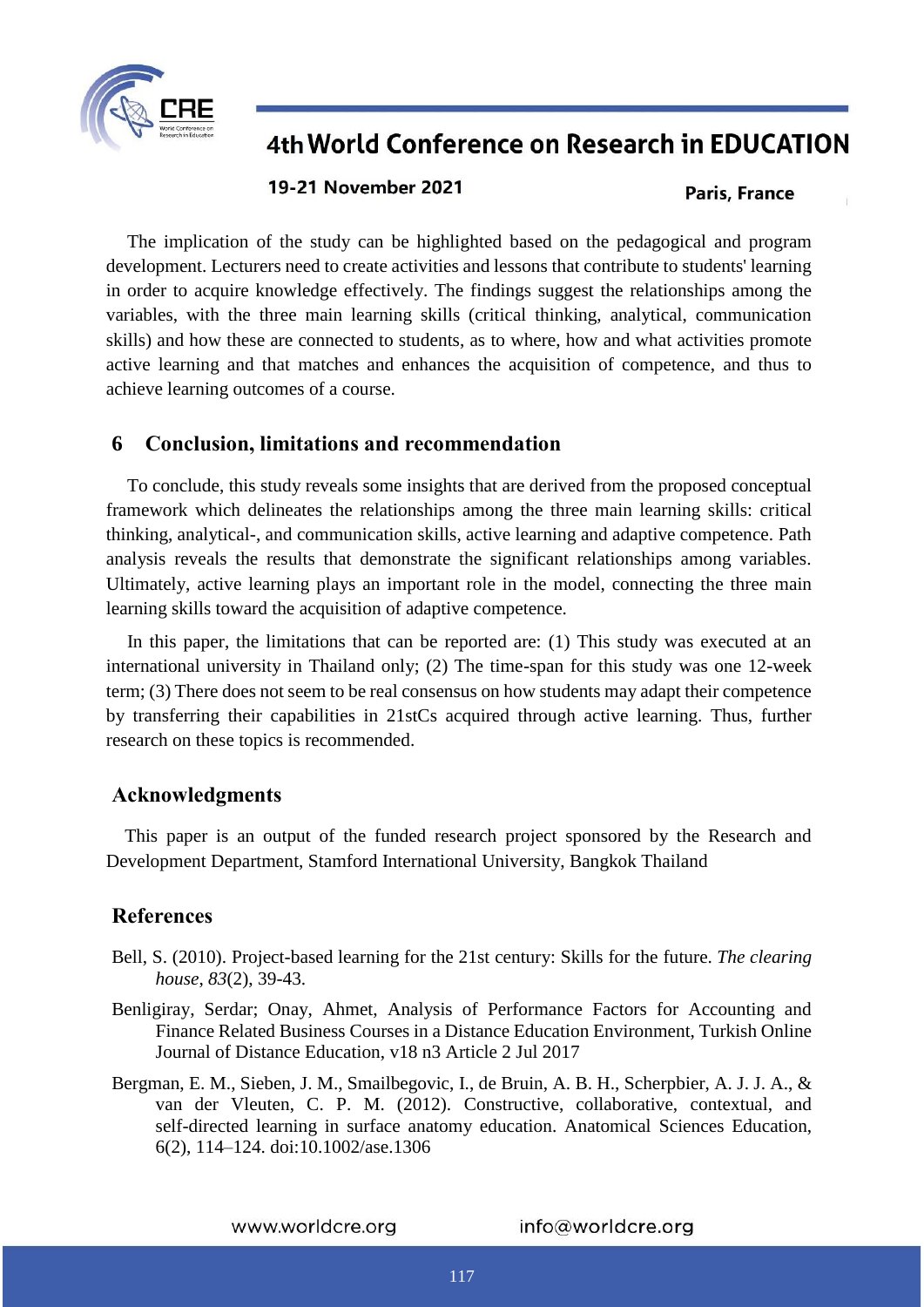

### 19-21 November 2021

#### Paris, France

- Bist, S. S., Mehta, D., Harshadbhai Mehta, D., & Meghrajani, D. (2020). Employers' perception regarding employability skills of management students undergoing internship. *Bist, SS, Mehta, N., Mehta, D., Meghrajani, I.(2020). Employers' perception regarding employability skills of management students undergoing internship. International Journal of Work-Integrated Learning*, *21*(2), 145-161.
- Bloom, B. S. (1956). Taxonomy of educational objectives. Vol. 1: Cognitive domain. *New York: McKay*, *20*(24), 1.
- Bullen, M. L., & Kordecki, G. S. (2014). Model for Efficient and Effective Footnote Disclosure in Pedagogical and Practitioner Application. *Journal of Instructional Pedagogies*, *13*.
- Crowe, A. (2006). *Alpha project managers: what the top 2% know that everyone else does not.* Velociteach
- Dale, E., & Nyland, B. (1960). Cone of learning. *Eduational Media.*
- De Corte, E. (2012). Constructive, self-regulated, situated, and collaborative learning: An approach for the acquisition of adaptive competence. *Journal of Education,* 192(2-3), 33-47.
- Dendir, S. (2019). Performance differences between face-to-face and online students in economics. *Journal of Education for Business*, *94*(3), 175-184.
- Dunbar, N. E., Brooks, C. F., & Kubicka-Miller, T. (2006). Oral communication skills in higher education: Using a performance-based evaluation rubric to assess communication skills. *Innovative Higher Education*, 31(2), 115-128.
- Elder, L. (September 2007). Critical Thinking as Defined by the National Council for Excellence in Critical Thinking, 1987. Available: <https://www.criticalthinking.org/pages/defining-critical-thinking/766>
- Facione, P. (1990). Critical thinking: A statement of expert consensus for purposes of educational assessment and instruction (The Delphi Report).
- Fan, Y., Chen, J., Shirkey, G., John, R., Wu, S. R., Park, H., & Shao, C. (2016). Applications of structural equation modeling (SEM) in ecological studies: an updated review. *Ecological Processes*, *5*(1), 1-12.
- Garrett, M., Schoener, L., & Hood, L. (1996). Debate: A teaching strategy to improve verbal communication and critical-thinking skills. *Nurse educator*, *21*(4), 37-40.
- Greenhill, V. (2010). 21st Century Knowledge and Skills in Educator Preparation. *Partnership for 21st century skills*
- Hager, P. (1998) Understanding workplace learning: general perspectives, in: D. Boud (Ed.) Current issues and new agendas in workplace learning (Adelaide, National Centre for Vocational Educational Research).
- Hasanah, H., & Malik, M. N. (2020). Blended learning in improving students' critical thinking and communication skills at University. *Cypriot Journal of Educational Sciences*, *15*(5), 1295-1306.

www.worldcre.org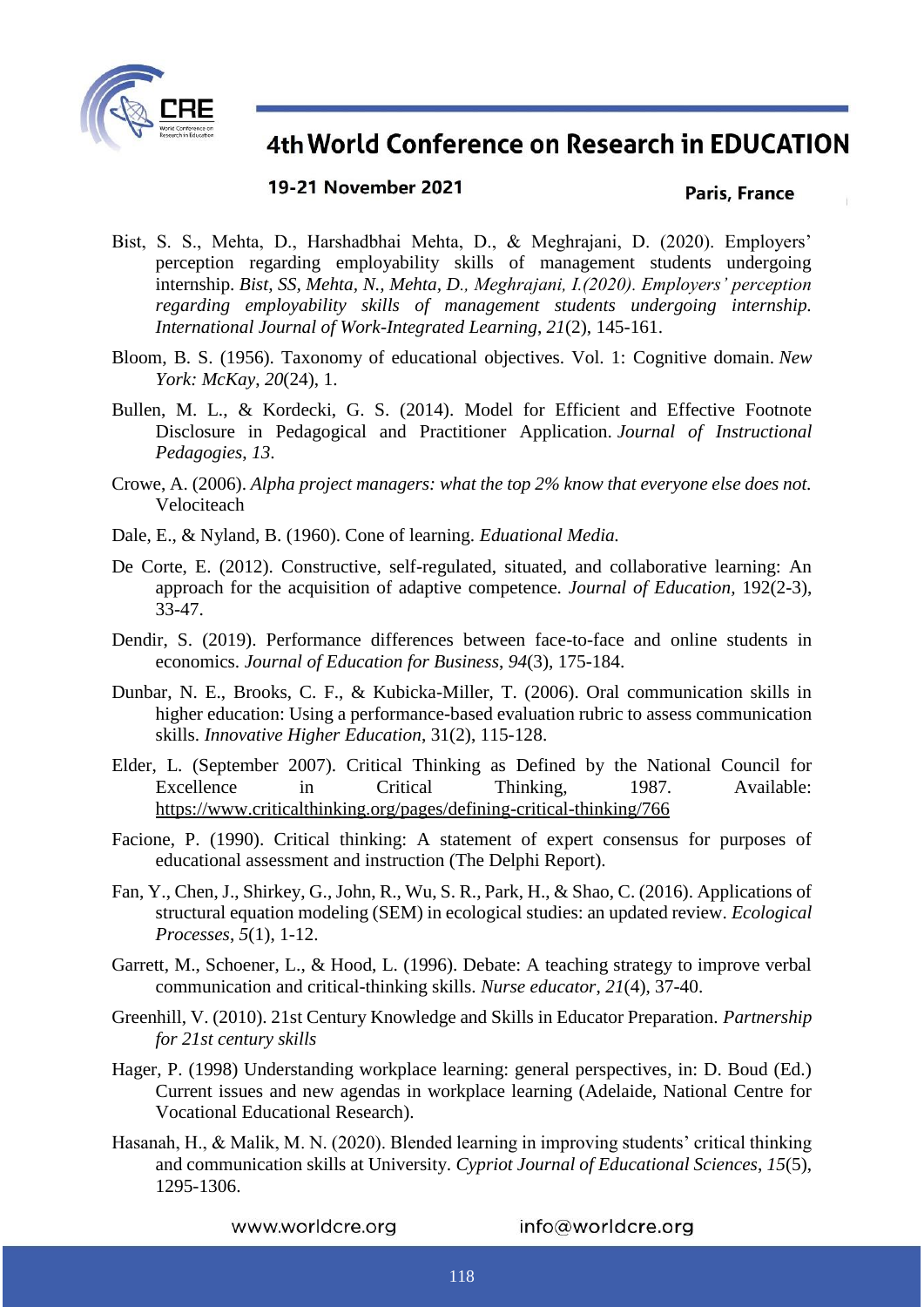

### 19-21 November 2021

#### Paris, France

- Hixson, N. K., Ravitz, J., & Whisman, A. (2012). Extended Professional Development in Project-Based Learning: Impacts on 21st Century Skills Teaching and Student Achievement. *West Virginia Department of Education*.
- Itatani, T., Nagata, K., Yanagihara, K., & Tabuchi, N. (2017, September). Content analysis of student essays after attending a problem-based learning course: Facilitating the development of critical thinking and communication skills in Japanese nursing students. In *Healthcare* (Vol. 5, No. 3, p. 47). Multidisciplinary Digital Publishing Institute.
- Jackson, J. (2016). Myths of active learning: Edgar Dale and the cone of experience. *Journal of the Human Anatomy and Physiology Society*, *20*(2), 51-53.
- Kang, J. S., Chiang, C. F., Huangthanapan, K., & Downing, S. (2015). Corporate social responsibility and sustainability balanced scorecard: The case study of family-owned hotels. *International Journal of Hospitality Management*, *48*, 124-134.
- Kaplan, A. (2021). *Higher Education at the Crossroads of Disruption: The University of the 21st Century*. Emerald Group Publishing.
- Khan, A., Egbue, O., Palkie, B., & Madden, J. (2017). Active learning: Engaging students to maximize learning in an online course. *Electronic Journal of E-Learning*, *15*(2), pp107-115.
- Lizzio\*, A., & Wilson, K. (2004). Action learning in higher education: An investigation of its potential to develop professional capability. *Studies in higher education*, *29*(4), 469-488.
- Machemer, P. L., & Crawford, P. (2007). Student perceptions of active learning in a large cross-disciplinary classroom. *Active learning in higher education*, *8*(1), 9-30.
- Ntim, S. (2018). Fostering Learners Adaptive Competence: Does Acquisition of Self-Regulation and Metacognition Differentiate between Students?
- Onay, A., & Benligiray, S. (2018). Internal factors affecting student performance in accounting courses at a vocational school. *Sumerianz Journal of Economics and Finance*, *1*(3), 82-90.
- Oya, T., Manalo, E., & Greenwood, J. (2004). The influence of personality and anxiety on the oral performance of Japanese speakers of English. *Applied Cognitive Psychology: The Official Journal of the Society for Applied Research in Memory and Cognition*, *18*(7), 841-855.
- Park, T., & Ellis, Y. (2020). The Effect of Randomized versus Nonrandomized Data on Accounting Students' Academic Performance. *Journal of Instructional Pedagogies*, *23*.
- Podsakoff, P. M., & Organ, D. W. (1986). Self-reports in organizational research: Problems and prospects. *Journal of management*, *12*(4), 531-544.
- Prince, M. (2004). Does active learning work? A review of the research. *Journal of engineering education*, *93*(3), 223-231
- Sternberg, R. J., & Rainbow Project Collaborators. (2006). The Rainbow Project: Enhancing the SAT through assessments of analytical, practical, and creative skills. *Intelligence*, *34*(4), 321-350.

www.worldcre.org